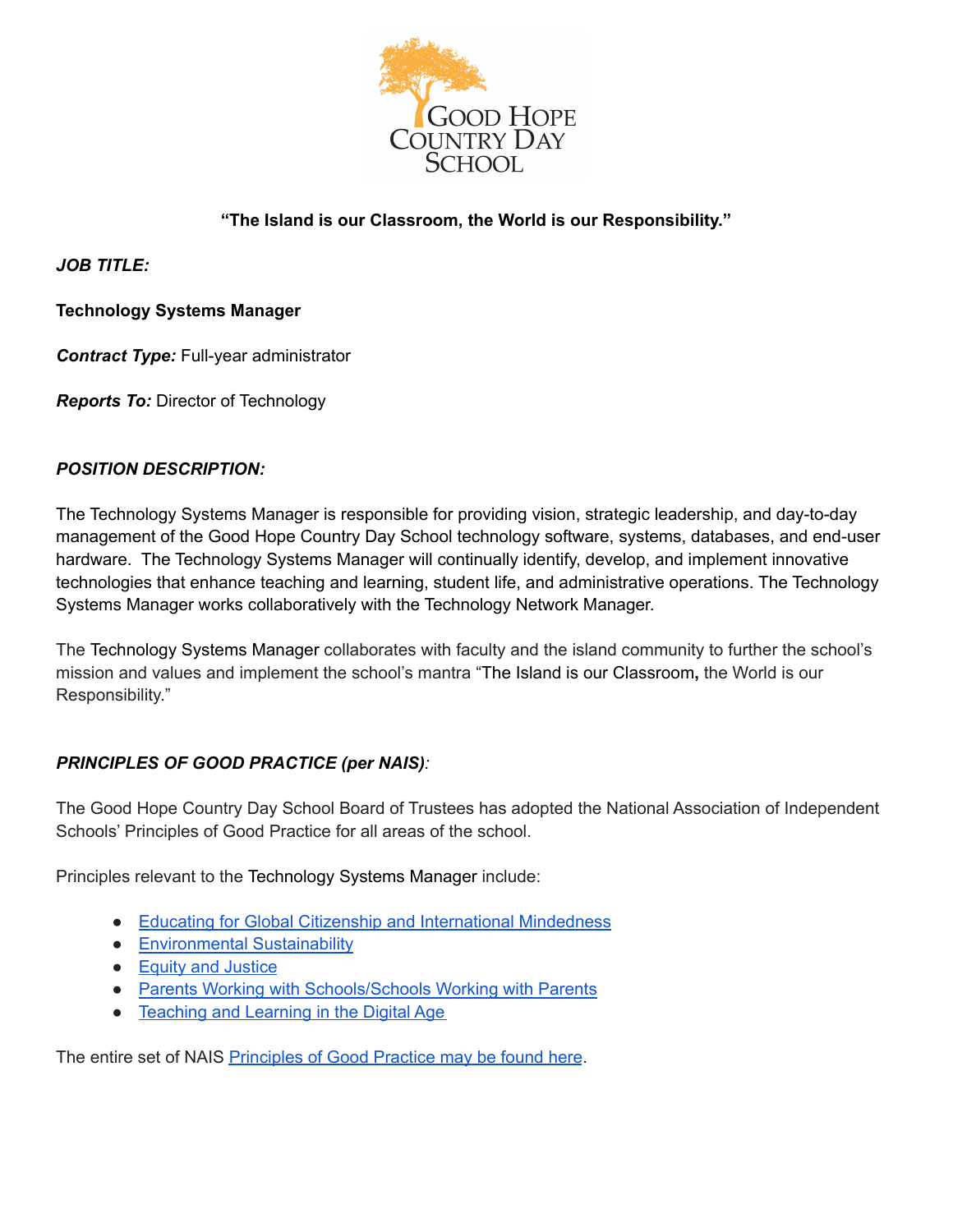- 1.0 Ensures that academic Information Technology systems function well for the benefit of GHCDS students and teachers. - All technology staff as a team.
	- 1.1 Collaborates with Deans to align GHCDS's academic Information Technology systems with the school's mission.
	- 1.2 Plans effective educational technology integration for the teaching and learning process.
	- 1.3 Researches and acquires technology assets to enhance the teaching and learning process.
	- 1.4 Provides first-tier support as needed for hardware and software. Manages and upgrades software platforms, Internet filters, and other software programs.
	- 1.5 Provides tech support for hardware and software via the ticketing support system (including limited off-hour support) to ensure that all systems and equipment are working.
	- 1.6 Provides classroom tech support for computers, printers, interactive boards, cameras, and other equipment.
- 2.0 Manages, updates, repairs, and supports the use of databases and other software systems.
	- 2.1 Manages all GHCDS database systems, ensuring that they are maintained, protected, evaluated and improved — including those responsible for academics, course management, student management, admissions, advancement, finance, and facilities.
	- 2.2 Collaborates with staff and administration to research, install, and manage new database systems as needed.
	- 2.3 Manages the school's Google Apps for Education Management Console, online testing, and other academic systems.
	- 2.4 Provides professional development and support for enrollment software systems, student reports, transcripts, student progress reports.
	- 2.5 Manages the set-up and maintenance of student and staff accounts, including email and Student Information Systems.
	- 2.6 Manages and upgrades software platforms, Internet filters, and other software programs.
- 3.0 Manages, updates, and repairs GHCDS technology equipment.
	- 3.1 Researches, arranges for the purchase of, sets up, and distributes technology equipment, as budget and/or outside funding sources allow.
	- 3.2 Oversees set-up, maintenance, and implementation of 1-1 device programs and/or classroom sets of technology assets.
	- 3.3 Manages inventory of all hardware including computers (desktops and laptops, PCs and Macs), tablets, printers, scanners, interactive boards, projectors, speakers, and document cameras.
	- 3.4 Establishes renewal plans, replacement cycles, and disposal plans for technology equipment.
- 4.0 Produces communications related to Academics and Information Technology.
	- 4.1 Works closely with the Head of School, Deans, Advancement Office, and IT Department to ensure strong communications with parents and students and strong connections with community resources across St. Croix — especially on matters of academics, learning support, and information technology.
	- 4.2 Works closely with the Technology Network Manager and the Deans to ensure that the progress report, report card, and teacher comment process runs smoothly each grading period.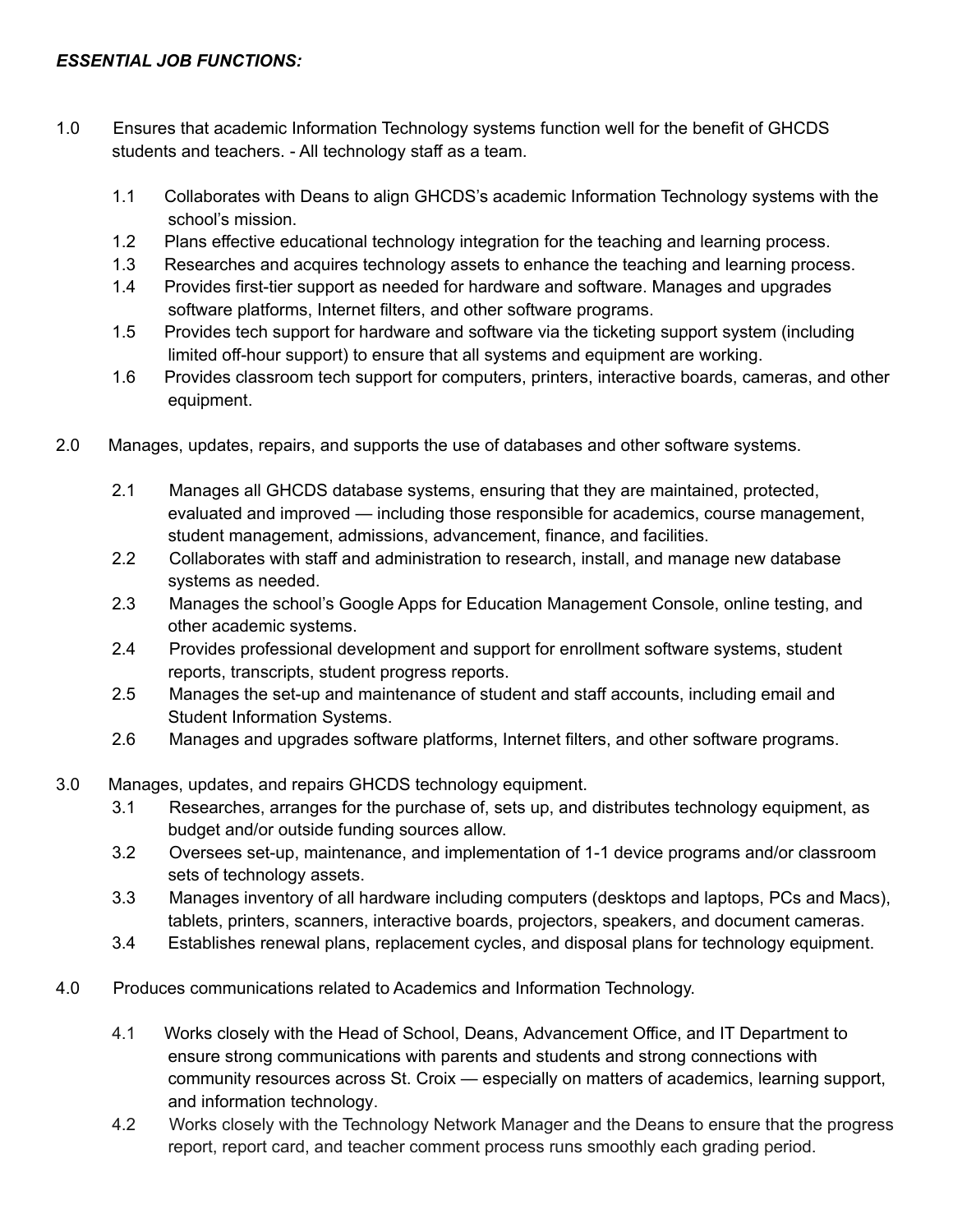- 5.0 Assists in the management of Good Hope Country Day School Network and Servers.
	- 5.1 Assist in the research, development, and strategic planning for the GHCDS network and servers.
	- 5.2 Assists in the management and repair all GHCDS servers, as needed.
	- 5.3 Assists in the management network and wireless LAN and firewall, as needed.
	- 5.4 Assists in the management of the GHCDS VOIP system, as needed.
	- 5.5 Assists in the management of the GHCDS security system, as needed.
	- 5.6 Assists in the management of the GHCDS Access Points and Network, as needed.
- 6.0 Assists with technology professional development and learning opportunities for faculty.
- 6.1 Works closely with the Technology Network Manager and Dean of Academics and Technology to develop and provide faculty members with professional development opportunities to improve their technology competencies and enhance effective use of school technologies.
- 7.0 Functions as an integral member of the administration.
	- 7.1 **Is a visible presence on campus.**
	- 7.2 Makes a practice of attending, and shares administrative duties for: athletic events, arts events, movie nights, and other campus events involving GHCDS students.
	- 7.3 Participates in strategic and campus master planning, as related to academics and technology.
	- 7.4 Participates in planning activities and other administrative functions.
	- 7.5 Serves as an integral member of the safety and crisis management team.
	- 7.6 Assists in coordination of school wide emergency plans.
- 8.0 Performs other duties as assigned by the Head of School.

#### ESSENTIAL JOB REQUIREMENTS:

Education:

- Bachelor's degree required. Master's degree preferred.
- Continuing professional development in teaching and learning, curriculum, technology, counseling, child development, psychology, systems management, and/or related areas.

Experience:

● At least three (3) years of experience in the field of technology, preferably at a school, working with students, parents, and school personnel.

Required Skills and Attributes:

- Commitment to stay abreast of recent developments in teaching and learning, curriculum, technology, counseling, child development, psychology, systems management, and/or related areas.
- Strong organizational, oral communication, and written communication skills.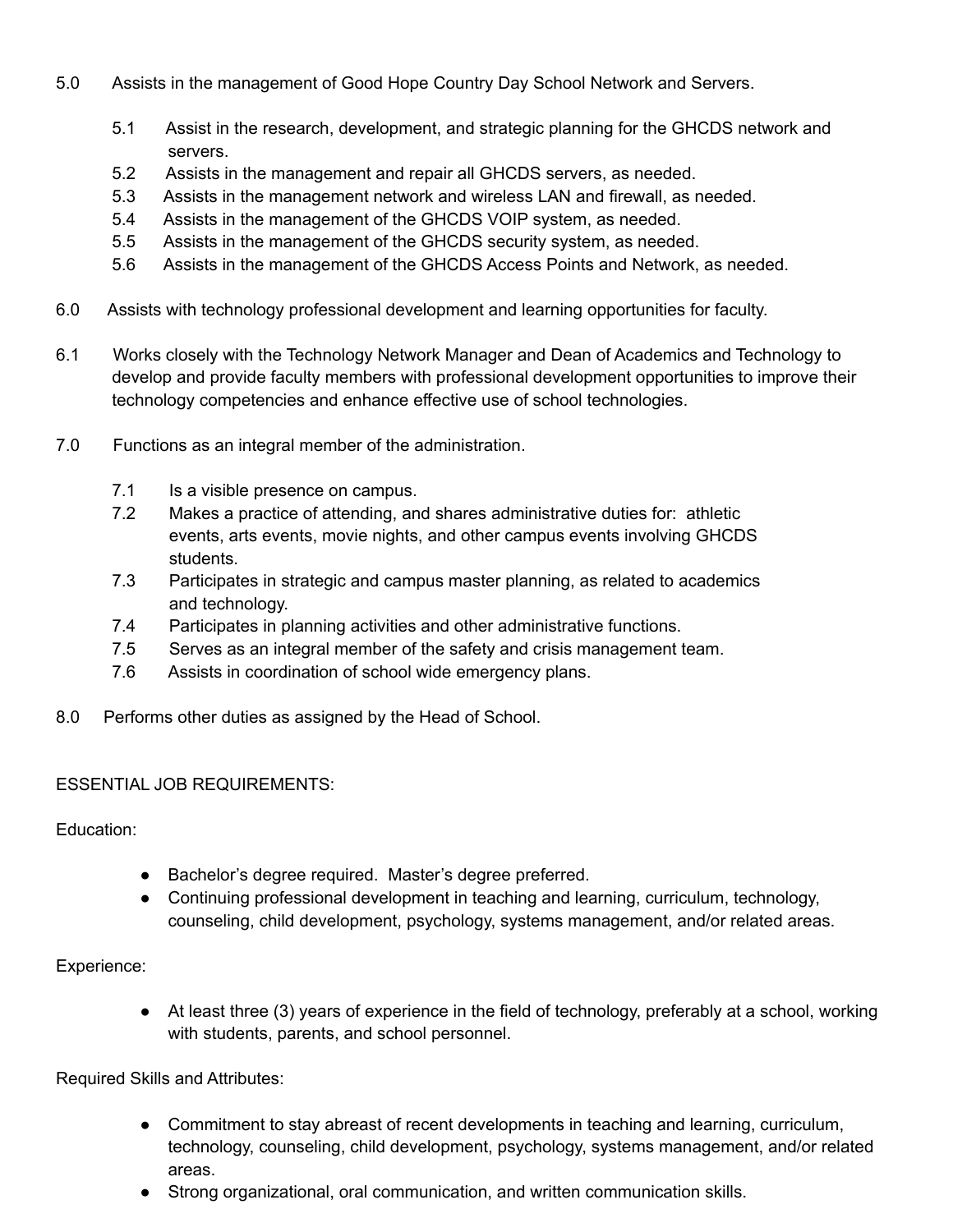- Ability to function well in a team and to work well with students, parents, coaches, and school personnel.
- Creative and practical problem solving and interpersonal skills.
- Flexible and can work with minimal supervision.
- Integrity and good judgment.

### *Other Requirements:*

- Must be able to perform the physical duties of the position on the GHCDS campus.
- Must demonstrate strong commitment to the mission and values of GHCDS.

# *ABOUT GOOD HOPE COUNTRY DAY SCHOOL:*

# *Mission and Values:*

Founded in 1964, Good Hope Country Day School is a 270-student, Nursery-12<sup>th</sup> grade, coeducational, nonsectarian independent school located on St. Croix, U.S Virgin Islands.

The school's mission is to "cultivate reflective, creative, and compassionate students who are critical thinkers prepared to excel in college and empowered to better their island and the world." The school's four key values are: Integrity, Respect, Scholarship, and Citizenship, and its mantra is "The Island is our Classroom, the World is our Responsibility." Learn more at [www.ghcds.org.](http://www.ghcds.org/)

# *School Philosophy:*

GHCDS-ValuesGood Hope Country Day School is committed to providing an outstanding education that recognizes the uniqueness of each child. Our comprehensive program balances academics, physical education, expressive arts, technology, and extracurricular and community service opportunities — on campus, across St. Croix, and beyond. We also strive to develop each student's social, emotional and physical well-being. Our experienced faculty members employ a variety of instructional approaches and model a desire for lifelong learning.

GHCDS values individual differences in our diverse, multicultural community. Our school also seeks to incorporate the amazing natural, historic, and other resources of St. Croix into our programs.

The school encourages active parent involvement to support and enrich school programs. We are committed to an on-going process of strategic planning to ensure continuous improvement across programs and divisions.

# *Accreditation:*

Good Hope Country Day School is accredited by the Middle States Association of Colleges and Schools, the primary accreditation association for both private and public schools in a region that includes the eastern United States and the Caribbean.